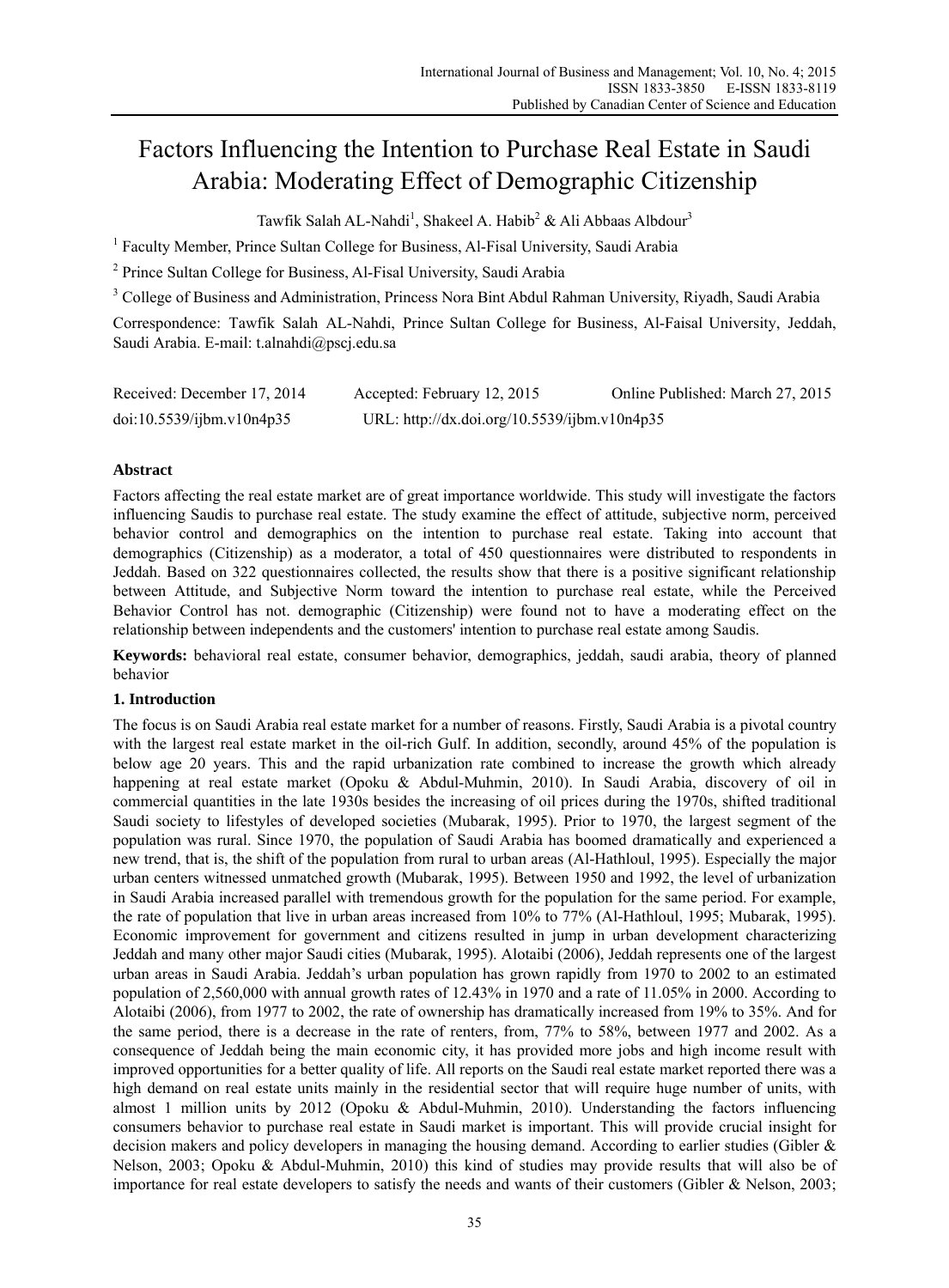Opoku & Abdul-Muhmin, 2010).

#### **2. Literature Review**

Formal involvement in housing in Saudi Arabia started in 1951. The Saudi government used funding to provide housing for I tscitizens. The government fund called the Real Estate Development Fund (REDF) offers cash loans of up to SR500, 000 (US 133,000), repaid in installments for 25 years to citizens and with zero interest, to construct or buy their own houses. The only two requirements for REDF is that a Saudi citizen must be at least 21 years old and he/she did not receive a previous REDF loan without any restrictions to area. REDF has no conditions for location. According to Mubarak, 1995; Susilawati & Anunu, 2001; Alotaibi, 2006, and the Centre for Housing Research, (2008), housing development in Jeddah has changed over the last 50 years. A household's dream for property is highly related to housing choices which take into account changes in social and economic factors that affect Jeddah's housing, must be taken into account in any analysis of the housing market in Jeddah. The housing sector needs to identify these key trends and assess their implications for the housing market. A housing neighborhood and its location in relation to services are important in housing markets. Weak regulations in some areas brought problems in some area like streets capacity, infrastructure, utilization of common facilities and social services which resulted in discomfort to many residents of several units. Demand for housing increased from the seventies of the past century until now. Developers need to know some factors which influenced o the decision making process of purchasing a house. In order to develop the most suitable marketing plan. According to Al Hathloul and Edadan (1995) "the economic contribution of the real estate construction sector during the last twenty years has been very significant. The value-added share of the construction sector had increased from 3.2% to 13.4%, registering an annual compound growth rate of 11.2%. During five years, the real estate sector's contribution to the GDP increased from 2.9% to 3.7%. From 2003 until now, most developed countries are having boom in the housing demand despite there being an increase in residential houses investment.

In order to win the market competition, some factors which influence the decision making process of purchasing real estate need to be determined. Therefore, the purpose of this research is to study Saudi consumer intention to purchase real estate. The attitude, subjective norm and perceived behavioral control of the Saudi consumer, and the demographics of housing purchaser's toward the intention to purchase real estate, will be studied in a sample of consumers.

#### *2.1 Theory of Reasoned Action (TRA)*

TRA is a general theory to explain general human behaviour. Fishbein and Ajzen's (1975) have developed theoretical grounds of theory of reasoned action (TRA) which states that beliefs influence attitudes, which lead to intentions, and finally to behaviours. TRA was derived from previous research that started out as the theory of attitude. It has, however, led to the study of attitude and behavior. The components of TRA consists three general constructs: behavioral intention, attitude, and subjective norm. TRA suggests that a person's behavioral intention depends on the person's attitude towards the behavior and subjective norm (Ramayah & Suki, 2006).

# *2.2 Theory of Planned Behavior (TPB)*

Theory of Planned Behavior (TPB) as proposed by Ajzen (1991) is an extension of the Theory of Reasoned Action (Ajzen & Fishbein, 1980) to predict behavior in real-world mode. During the past decades TPB has been used by many researchers, and it showed it was able to predict intentions. A person's behavior intention is influenced by an attitude toward the behavior, subjective norms and perceived behavior control (Ajzen, 1991). According to Ajzen (1991), the Theory of Planned Behavior (TPB) is used to understand the relationship of intentions to performing a behavior. These intentions are influenced by attitudes towards the behavior, the social pressure to perform this behavior, which is known as subjective norms, and control over the behavior, which is referred to as behavioural control (Ajzen, 1991). TPB was accepted as a theory to explain and forecast human behavior (Numraktrakul et al., 2012). TPB has been used to investigate the factors influencing consumers to purchase their residential units (Phungwong, 2010; Si, 2012). The Theory of planned behavior is a suitable model to study the factors influencing home purchase intentions (Phungwong, 2010; Numraktrakul et al., 2012).

### 2.2.1 Attitude

Attitude is the person's favor or disfavor toward an action (Tonglet et al., 2004, Al-Nahdi et al., 2008; Al-Nahdi et al., 2009). Attitude is defined as a psychological tendency that is expressed by evaluating a particular entity with some degree of favor or disfavor (Ajzen & Fishbein, 1980). Attitude is also defined as the way individuals respond to and are disposed towards, an object (Yusliza & Ramayah, 2011).

Previous studies (Davis et al., 1989; Cronin & Taylor, 1992; French et al., 2005; Gopi & Ramayah, 2007; Han &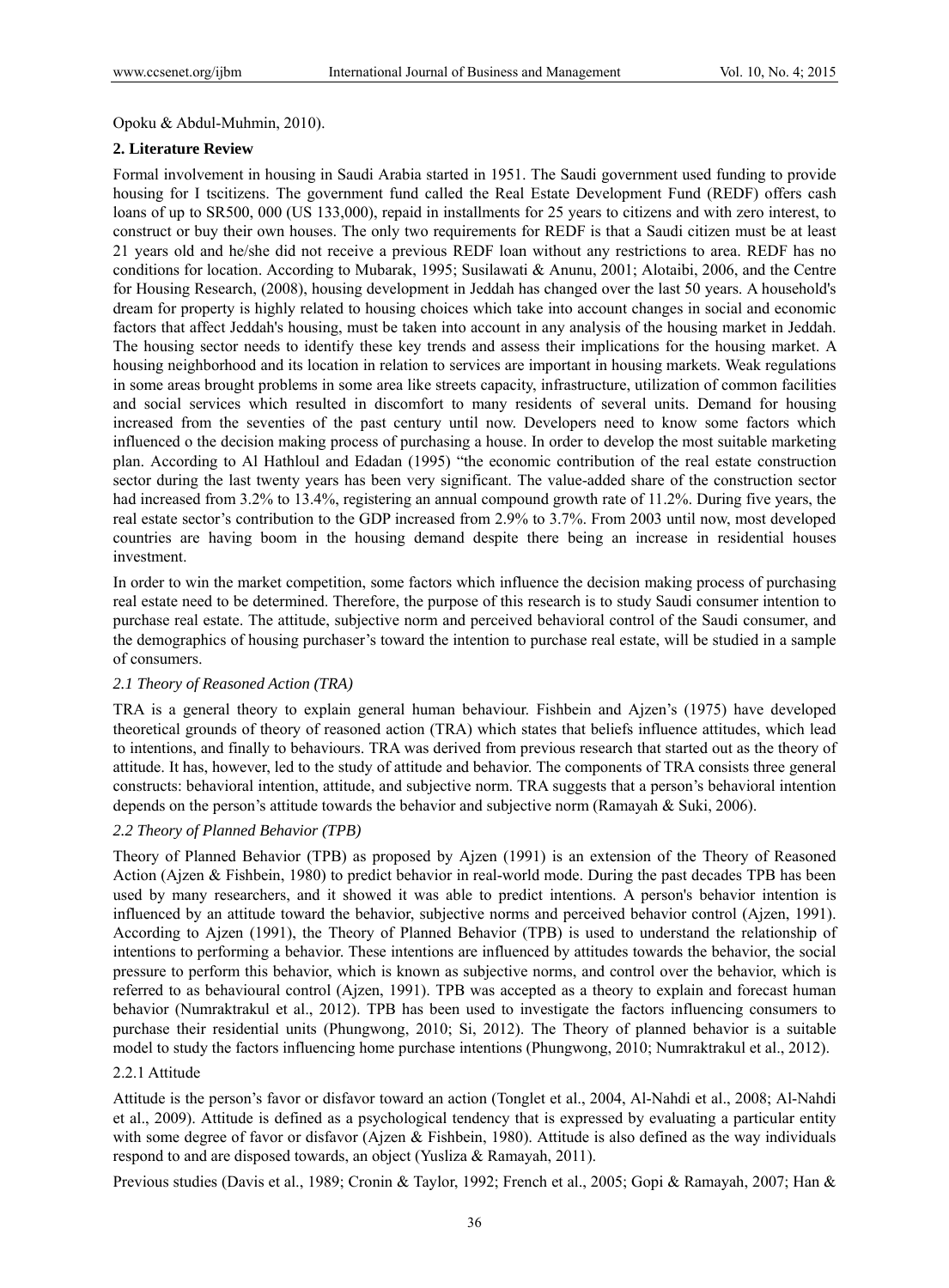Kim, 2010; Ing-Long & Jian-Liang, 2005; Jackson et al., 2003; Kim & Han, 2010; Ramayah et al., 2008) found that there is a strong and steady relationship between attitude and repurchase intention. Customers have the intention to compare the perceived service with the expected service. If customers felt that the service is below their expectation, they would be dissatisfied. However, if customers' feelings were equal to or exceeds their own expectations, they will be satisfied. Accordingly, they intended to purchase from the provider (Kotler & Keller, 2006). The role of feelings of the purchaser influence purchasing process of a custom-made prefabricated house (Koklič & Vida, 2009). A person who has beliefs that result from engaging in a positive behavior will have a positive attitude toward performing the behavior, while a person who has beliefs that result from engaging in a negative behavior will have a negative attitude toward performing the behavior (Ajzen, 1991). Attitudes is one of the determinants that affect individual behavior (Gibler & Nelson, 1998). Attitude influences consumer intention to purchase durables (Chung & Pysachik, 2000; Summers et al., 2001) Attitude influences consumer intention to purchase a house (Phungwong, 2010; Numraktrakul et al., 2012).

#### 2.2.2 Subjective Norm

Subjective Norm results from how the person perceives the pressures placed on him/her to perform or not to perform the behavior (Ajzen, 1991; Tonglet et al., 2004; Han & Kim, 2010; Kim & Han, 2010). Consumers' perception of social pressures put on him by others to purchase a product (Phungwong, 2010). Friends, parents, political parties, and/or agent might be involved in the purchasing decision (Kalafatis et al., 1999). The attitude of others influences the purchase intention and purchase decision. Attitude of others means to which limit the attitude of others affect the customer's purchase decision and of choosing a particular product among different products. When others are close to a customer and have high negativism toward the product, customers will be more likely to adjust his purchase intention. And a customer's purchase intention will increase if others have others preferences to the same product (Ajzan & Fishbein 1980; Kotler & Keller, 2006; Rivis & Sheeran, 2003). Previous studies showed different results regarding the subjective norm as a predictor of intention. There are some studies that showed a significant relationship between subjective norm and intention (Taylor & Todd, 1995; Venkatesh & Davis, 2000; Ramayah et al., 2003, 2004; Chan & Lu, 2004; Baker et al., 2007; Teo & Lee, 2010). Other some studies, again, showed there is no significant relationship between subjective norm and intention (Davis et al., 1989; Mathieson, 1991; Chau & Hu, 2001; Lewis et al., 2003). Latest studies found that subjective was a predictor of intention at different areas (Alam & Sayuti, 2011; Gupta & Ogden, 2009; Han & Kim, 2010; Iakovleva et al., 2011; Kim & Han, 2010; Wu et al., 2011). Koklič and Vida (2009) External factors of the purchaser also influence the purchasing process of a custom-made prefabricated house. External factors like reference groups and family purchaser influence purchasing process of a custom-made prefabricated house (Koklič & Vida, 2009). Susilawati et al. (2001) found friends colleagues and wives have influenced the decision making of purchasing a house by 45%. Social and cultural factors play a significant role in the relative importance of housing preferences which are determined by religion, kinship, and social relations (Jabareen, 2005). Consumers are sometimes influenced by friends' information involved with the actual home decision (Kichen & Roche, 1990). Social factors play significant roles in choosing a house to purchase (Al-Momani, 2000). Subjective norms influence a consumer intention to purchase a house (Phungwong, 2010; Numraktrakul et al., 2012).

### 2.2.3 Perceived Behavioral Control

Perceived behavior control is defined as the extent to which the person has control over internal and external factors that facilitate or constrain the behavior performance. Control beliefs are a person's beliefs toward factors available which facilitate or prevent performing a behavior (Ajzen, 2001; Han & Kim, 2010; Kim & Han, 2010; Tonglet et al., 2004). Latest studies found that perceived behavioral control was a predictor of intention (Iakovleva et al., 2011; Wu et al., 2011; Alam & Sayuti, 2011). Various research in various areas, showed that there is a positive relationship between perceived behavioral control and intention (Blanchard et al., 2008; Fang, 2006; Gopi & Ramayah, 2007; Ing-Long & Jian-Liang, 2005; Jen-Ruei et al., 2006; Mathieson, 1991; Ramayah et al., 2008; Shih & Fang, 2004; Taylor & Todd, 1995; Teo & Pok, 2003; Wise et al., 2006; Baker et al., 2007; Teo & Lee, 2010). In the real estate area researchers found perceived behavioral control predictors to purchase housing (Phungwong, 2010; Numraktrakul et al., 2012). And some researcher found that perceived behavior control has no effect towards intention (Pavlou & Chai, 2002; Ng & Rahim, 2005; Yusliza & Ramayah, 2011).

#### 2.2.4 Intention

Intention is an indication of a person's willingness to perform the behavior, and it is an immediate antecedent of behavior. Intention is the dependent variable which is predicted by an independent variable namely attitude, Subjective Norm and Perceived Behavioral Control. Intention varies from time to time and as the time interval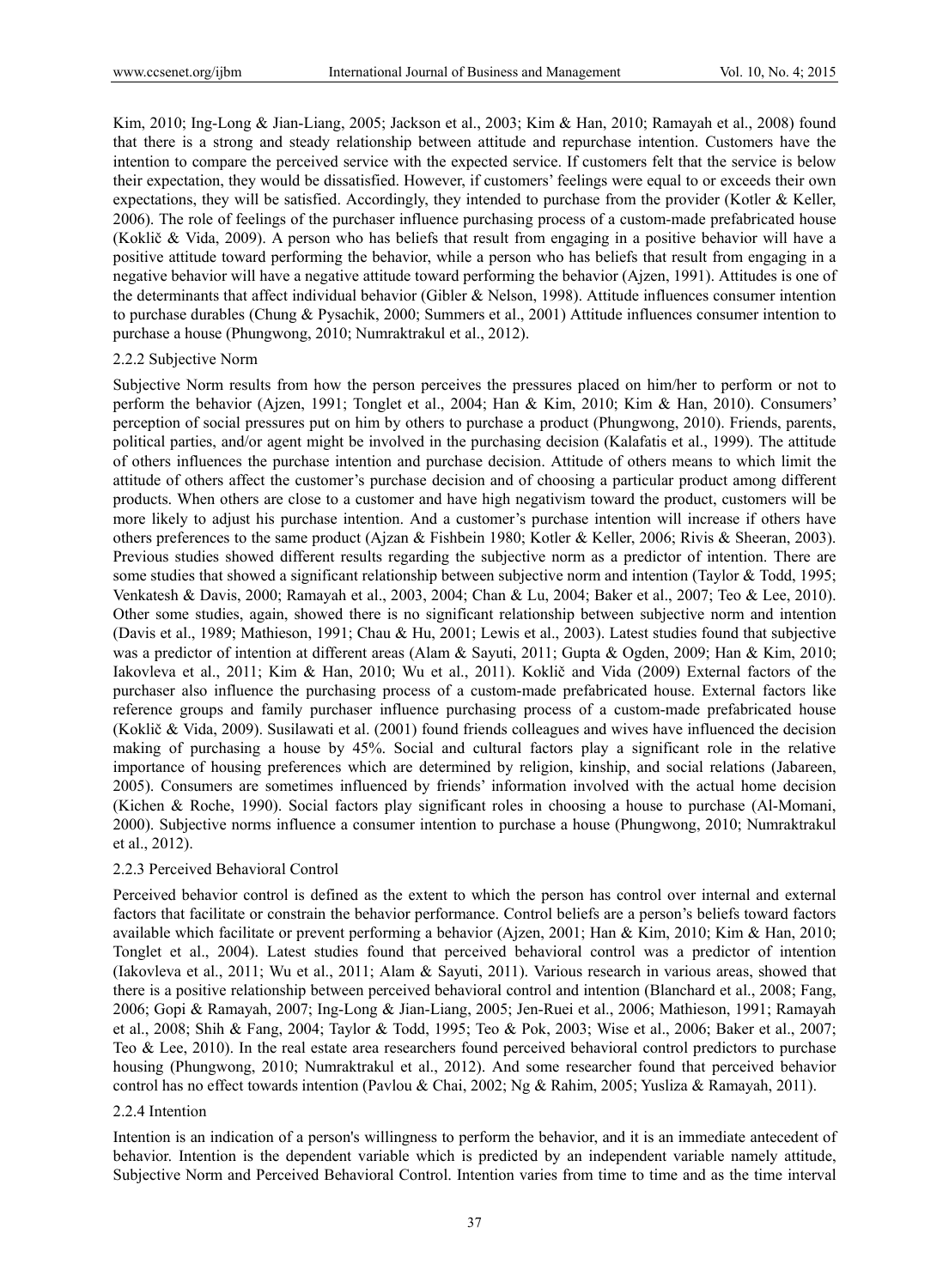increases, the lower is the correlation between intention and action (Ajzen, 1991; Ajzen & Fishbein, 1980; Han & Kim, 2010). Davis et al. (1989) and Taylor and Todd (1995) found in their studies that intention is strong predictor of behavior. Therefore, the intention to purchase is an antecedent of a purchase decision (Phungwong, 2010). Figure 1 shows the relationship between independent and dependent variable which intention.

### *2.3 Demographics*

Factor such as the demographics of a person can affect the intentions of a purchaser (Fishbein & Ajzen, 1975). Speare et al. (1975) for example, states that demographic factors are driving housing preferences. Blackwell et. al. (1995) has identified internal and external factors influence purchasing behavior. While Gibler and Nelson (1998) discovered that, the demographic characteristics of the consumer also affect individuals' behavior. Furthermore, according to Nelson and Rabianski (1988), purchasing family housing is a function of psychographic and demographic variables. Demographic factors influence the behavior of purchasing a house. Thus, demographic characteristics such as Citizenship is a factor that influence the purchase-intention of a customer (Dawson et al., 1990; Yalch & Spangenberg, 1990; Gattiker et al., 2000; Haddad et al., 2011).

Previous research shows that the demographic effect varies from study to study. Some studies that indicate that there is a significant impact of demographics on the behavior can be found in research by (Venkatesh et al., 2000; Morris et al., 2005), and other studies that found that there is no significant impact of demographics on the behavior are recorded in (Kotrlik et al., 2000; Kanbe, 2009). In France, for example, it was found that demographics influence French real estate purchasers (Violand & Simon, 2007). Also, Al-Jurasiy (2008) found that demographics has effect on Saudi consumer purchase behavior. Figure 1 shows the moderating effect of demographics on the relationship between independent and dependent variable which intention.

These diverse findings concerning the role of demographics suggest an additional need for exploratory research in explaining the roles of citizenship related to intentions to purchase housing.

Theoretical framework:



Figure 1. Effects of demographic (Citizenship) on the relationship between independent and dependent variable

### **3. Research Methodology**

This study collected data through a survey distributed in Jeddah using a self-administrated questionnaire. The questions were adapted from various researches (Bredahl et al., 1999; Cook et al., 2000; Ajzen & Fishbein's, 1980; Al-Nahdi, 2009; Davis et al., 1989; Gopi & Ramayah, 2007; Jahya, 2004; Mills, 2006; Moor & Benbasat, 1991; Norzalila, 2004; Numraktrakul et al., 2012; Ramayah et al., 2008; Rinner & Heppleston, 2006; Al-Nahdi, 2011; Numraktrakul et al., 2012). The questionnaire consists of two main sections. The first section asks about the respondent's Demographics. The second asking about attitude, subjective norms, perceived behavior control. To assess attitude, subjective norms, perceived behavior control, the five-point Likert Scale was used (ranging from 1, Strongly disagree to 5, Strongly Agree, for Demographics the respondent was asked to tick the appropriate select.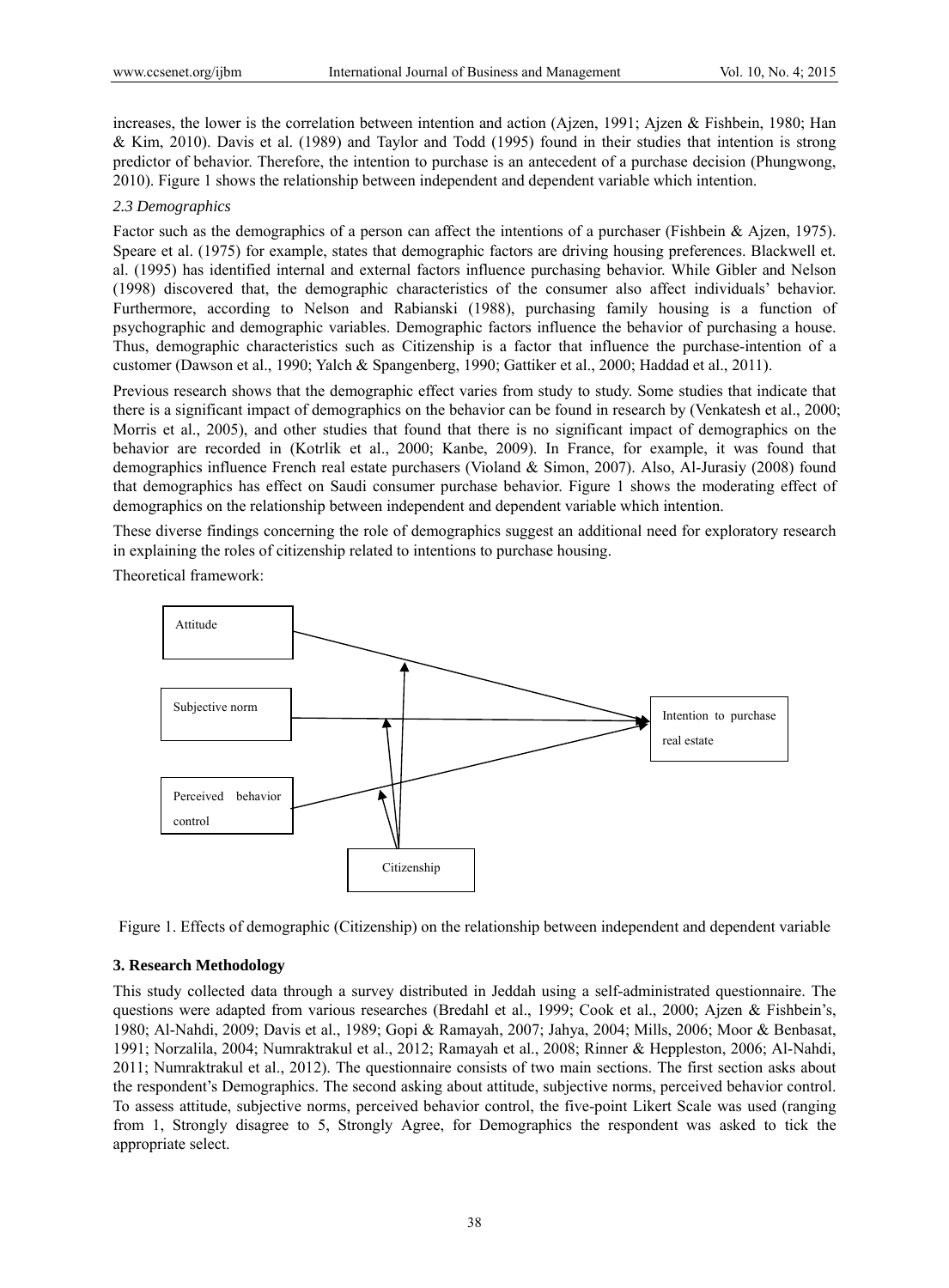# *3.1 Population and Data Collection*

Population for this study people living in Jeddah and who are above 18 years old. The sample was selected randomly. Where, Data collected by a questionnaire adapted from various researches. The questionnaire was distributed directly to respondents.

# *3.2 Goodness of Measures*

Factor analysis and reliability were used to test the goodness of measures. Factor analysis is a test of how well an instrument measures the concept whereas reliability is a test of how consistently a measuring instrument measures the concept (Sekaran & Bougie, 2010).

# *3.3 Data Collection*

The questionnaire was distributed directly to respondents.

# *3.4 Data Analysis Method*

In this study, the statistical tool SPSS version 21.0 (Statistical Package for Social Science) was applied to analyze the data profile and also the hypotheses testing. The following analysis was used: Descriptive Analysis was used to analyze the demographic information of respondents. As well as Goodness of Measure Analysis factor analysis and reliability analysis were conducted (Hair et al., 1998; Sekaran, 2003). This was to ensure that the data used to test the hypotheses are both valid and reliable. Factor Analysis was conducted based on Hair et al. (1998). The Varimax rotation method was also used. Kaiser-Meyer-Olkin (KMO) measure of sampling adequacy, Bartlett's test of sphericity, and anti-image correlation were used as well to verify the assumptions undertaken by the factor analysis. Cronbanch alpha was used to analyze the reliability of the instruments. Regression Analysis was used for hypothesis testing, it was used to investigate the relationship between the independent and dependent variables, and also the effect of moderating variables towards this relationship.

# *3.5 Response Rate*

A total of 450 sets of questionnaires were distributed to respondents in Jeddah. Out of the total of questionnaires distributed, 380 sets of questionnaires were returned which represent 84%. Only 322 sets of the questionnaires were usable which represents a rate of 71.5%. Table 1 shows the responses to the distributed questionnaires.

| Items                      | NO.   |
|----------------------------|-------|
| Questionnaires distributed | 450   |
| Total response             | 380   |
| Unusable response          | 58    |
| Usable response            | 322   |
| Total response rate        | 84 %  |
| usable response rate       | 71.5% |

Table 1. Distributions of questionnaires

# **4. Analyses and Results**

# *4.1 Profile of Respondents*

The profile of respondent shows and as depicted in table 2 below, that respondents were aged between 18 to 25 representing 29.2 percent, and between 26-33 representing 24.8 percent, age between 34-40 percent represents 24.8 percent. Respondents aged above 40 percent represent 24 percent of the total respondents. Respondents between 34-40 percent is aged between 26-33 years. 79.2 Percent of respondents are males, where as, 20.8 percent are females, around 64.6 percent of the respondents are married, and 35.4 percent are single. 17.4 Percent have only two family members, 34.5 percent have between 3-4 family members, 31.7 percent have 5-6 family members, and more than 6 family members represents 16.5 percent of respondents. 66.8 Percent of the respondents are Saudis, and 33.2 are Non-Saudis. Respondents educated to primary level represent 2.5 percent, where as 23.3 percent are secondary level, 4.3 percent are diploma level, 55.6 percent are Bachelor degree holders, whereas , 14 percent are post graduates, Professional qualification holders represent only 0.3 percent of the respondents. Of the study, 9 percent of the respondents are unemployed or retired, 23 percent own a business, 28 percent work in government, 32 percent work in the private sector, and others 8.1 percent work in different jobs. Respondents with income below SR 10,000 represent 47,5 percent of the study; 34,2 percent of the respondents income is between 10,001 to 20,000, 14 of the respondents income between 20,000 to 50,000, and 4.3 percent of the respondents income is above SR50,001.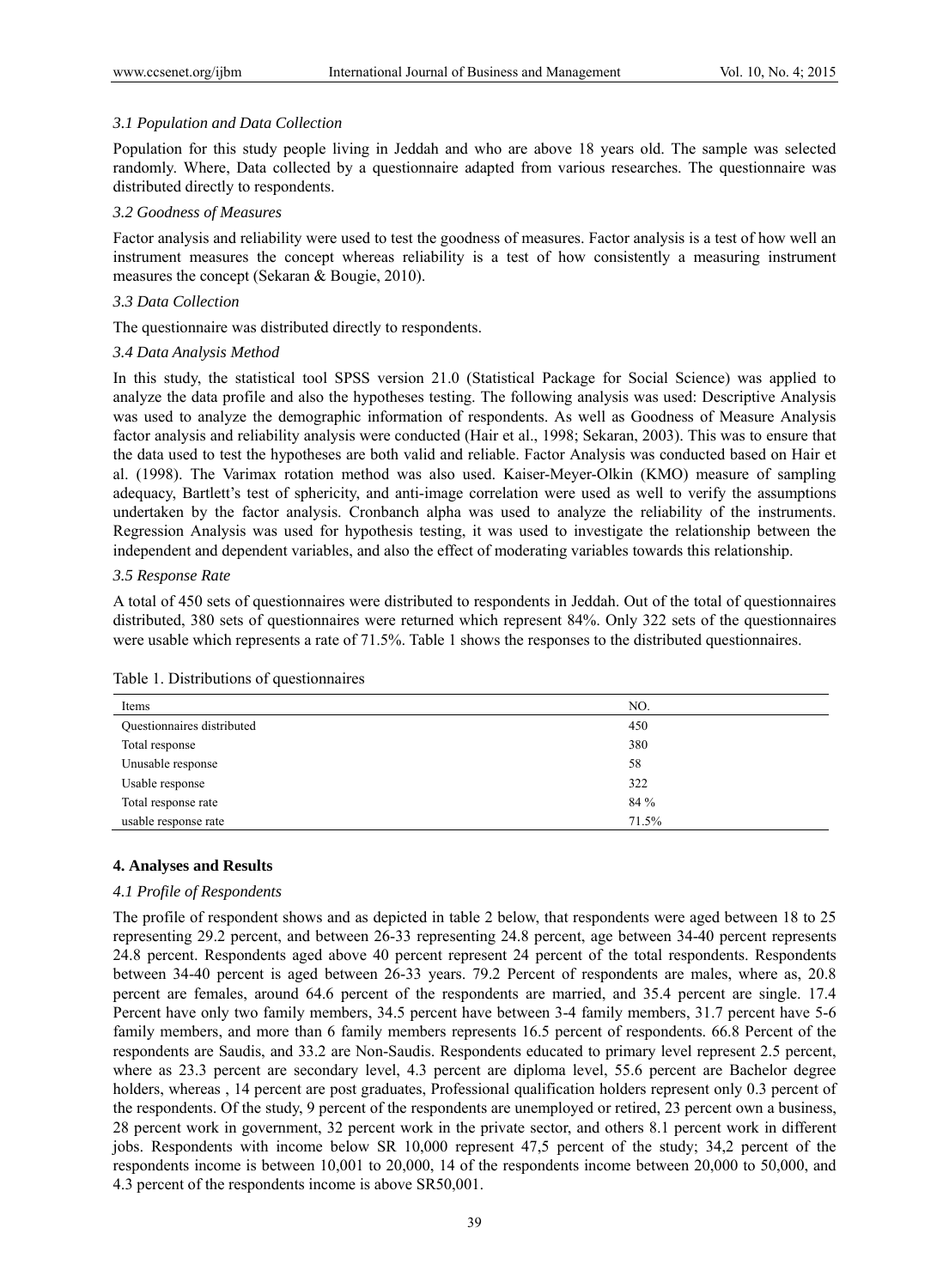| Respondent's profile     | Category                     | Frequency | Percentage |
|--------------------------|------------------------------|-----------|------------|
|                          | 18-25                        | 94        | 29.2       |
|                          | $26 - 33$                    | 80        | 24.8       |
| Age (years)              | $34 - 40$                    | 71        | 22         |
|                          | Above 40                     | 77        | 24         |
| Gender                   | Male                         | 255       | 79.2       |
|                          | Female                       | 67        | 20.8       |
|                          | Single                       | 114       | 35.4       |
| Marital status           | Married                      | 208       | 64.6       |
|                          | $\overline{2}$               | 56        | 17.4       |
|                          | $3 - 4$                      | 111       | 34.5       |
| Number of family members | $5 - 6$                      | 102       | 31.7       |
|                          | More than 6                  | 53        | 16.5       |
|                          | Saudi                        | 215       | 66.8       |
| Citizenship              | Non-Saudi                    | 107       | 33.2       |
|                          | Primary level                | 8         | 2.5        |
|                          | Secondary level              | 75        | 23.3       |
| Education                | Diploma                      | 14        | 4.3        |
|                          | Bachelor                     | 179       | 55.6       |
|                          | Post graduate                | 45        | 14         |
|                          | Professional qualifications  | 1         | $\cdot$ 3  |
|                          | Unemployed, Retired          | 29        | 9          |
|                          | Self-employed (own business) | 74        | 23         |
| Occupation               | Government employee          | 90        | 28         |
|                          | Private sector               | 103       | 32         |
|                          | others                       | 26        | 8.1        |
|                          | <b>Below SR 10,000</b>       | 153       | 47.5       |
|                          | SR 10,001 to 20,000          | 110       | 34.2       |
| Monthly income           | SR 20,000 to 50,000          | 45        | 14         |
|                          | above SR 50001               | 14        | 4.3        |

# Table 2. Profile of respondents

#### *4.2 Factor Analysis*

Factor analysis was used to ensure that the number of items can be reduced to the number of concepts that were initially hypothesized (Hair et al., 1998). Minimum acceptable value for KMO is 0.50 with Bartlett's test of sphericity to be significant. Eigenvalue value should be 1 or greater. The cut off point for significant factor loading should be at least 0.50 on one factor.

Factor analysis was done on items of independent variables (Attitude, Subjective Norms and Perceived Behavioral Control). This examination revealed a combined total variance explanation of 64.33%. The KMO measures of sampling adequacy stand at 0.814. Table 3 summarizes factor loadings and cross factor loadings for independent variables that were extracted from the rotated component matrix. There we have attitude, Subjective norms and Perceived behavior control.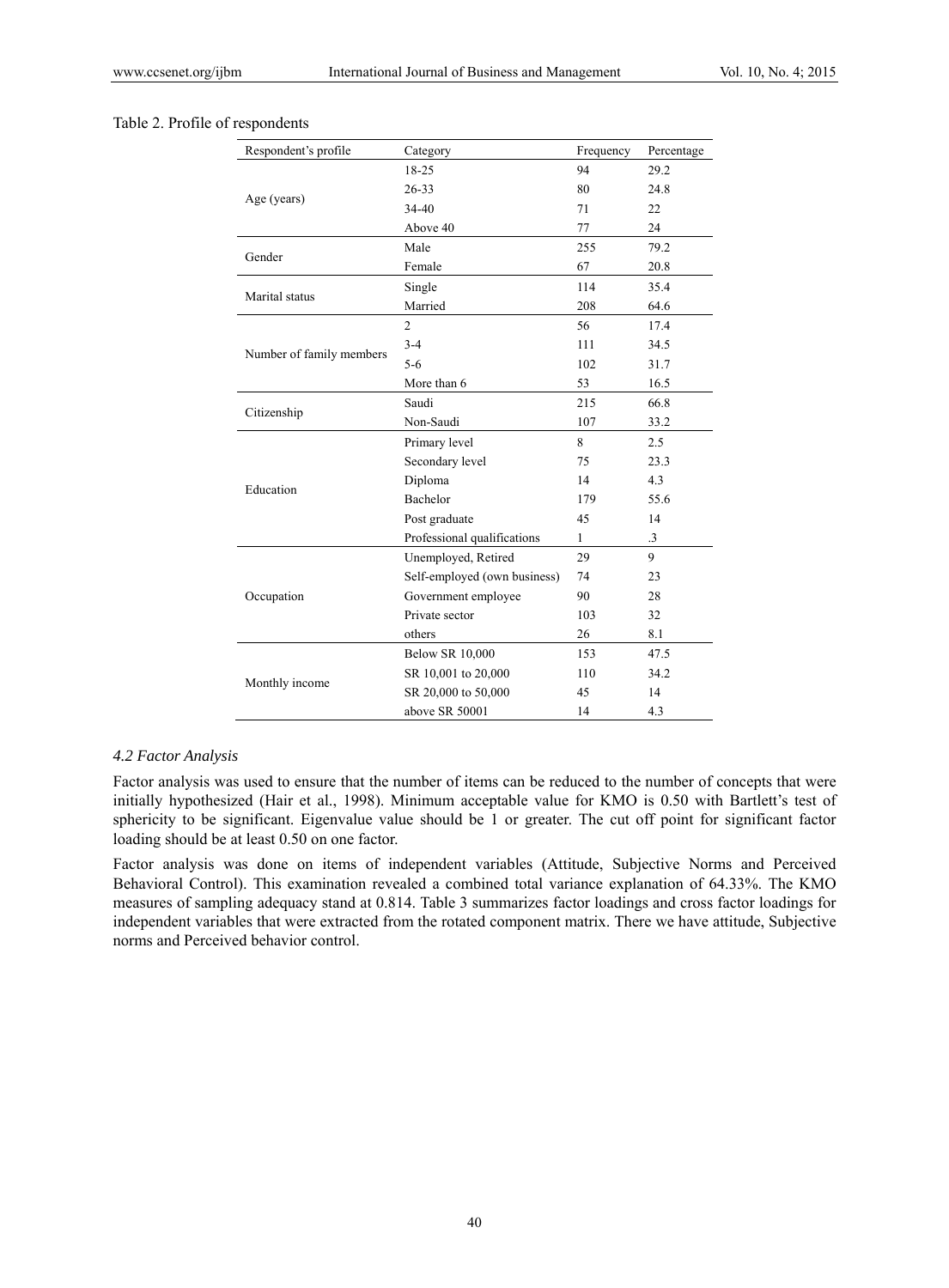# Table 3. Factor loadings for independent variables

|                                                                                           | Components |         |         |
|-------------------------------------------------------------------------------------------|------------|---------|---------|
| Factor 1: Attitude                                                                        | 1          | 2       | 3       |
| Buying housing is a beneficial decision.                                                  | .851       | .157    | $-.014$ |
| Buying housing is a good idea.                                                            | .845       | .171    | .009    |
| Buying housing is a wise decision.                                                        | .856       | .171    | .002    |
| Buying housing is an admired decision.                                                    | .781       | .207    | $-.019$ |
| Factor 2: Subjective norms                                                                |            |         |         |
| My family thinks that I should buy housing.                                               | .144       | .817    | $-.011$ |
| My family would want me to buy housing.                                                   | .053       | .868    | .067    |
| My family agrees with me to buy housing.                                                  | .246       | .829    | .026    |
| My family thinks that buying housing is a wise decision.                                  | .309       | .713    | $-.003$ |
| Factor 3: Perceived behavior control                                                      |            |         |         |
| I have enough opportunity (I have easy access to the market) in making a decision to buy  | .082       | .004    | .785    |
| housing.                                                                                  |            |         |         |
| I have enough time to make a decision to buy housing                                      | .207       | $-.105$ | .653    |
| I have enough money to buy housing.                                                       | $-.078$    | $-.002$ | .804    |
| I have enough skills and knowledge about housing to make my own decision. If I would like | $-.075$    | .089    | .623    |
| to buy housing.                                                                           |            |         |         |
| I have complete control over buying housing.                                              | $-.109$    | .065    | .692    |
| Eigenvalue                                                                                | 4.051      | 2.566   | 1.746   |
| Variance (%)                                                                              | 31.16      | 19.73   | 13.43   |
| Total variance                                                                            |            | 64.33   |         |
| Kaiser-Meyer-Olkin MSA KMO                                                                |            | .814    |         |
| Bariett's test of sphericity                                                              |            | 1755.75 |         |

Factor analysis was done on items of the dependent variable (Intention). Five questions were introduced to measure the dependent variable. This examination revealed a combined total variance explanation of 64%. The KMO measures of sampling adequacy stand at .844. Table 4 summarizes the factor loadings and cross factor loading which is shown at rotated component matrix.

Table 4. Factor loading for dependent variable intention to purchase real estate

| Factor: Intention to purchase Real estate         | Component |
|---------------------------------------------------|-----------|
| I will continue to buy housing in the future.     | .733      |
| I intend to buy housing frequently in the future. | .836      |
| I plan to buy housing.                            | .854      |
| I will try to buy housing.                        | .801      |
| I want to buy housing.                            | .784      |
| Eigenvalue                                        | 3.220     |
| Variance $(\% )$                                  | 64.396    |
| Total variance                                    | 64.396    |
| Kaiser-Meyer-Olkin MSA KMO                        | .844      |
| Bariett's test of sphericity                      | 708.985   |

### *4.3 Reliability Analysis*

Reliability Analysis was conducted to ensure the consistency or stability of the items (Sekeran, 2003). The Cronbachs alpha test was used to analyze the reliability of the instrument. In this section all variables namely attitude, subjective norms and perceived behavior controls will be included in the reliability analysis. Table 5 shows the values of Cronbach's alpha for all the variables.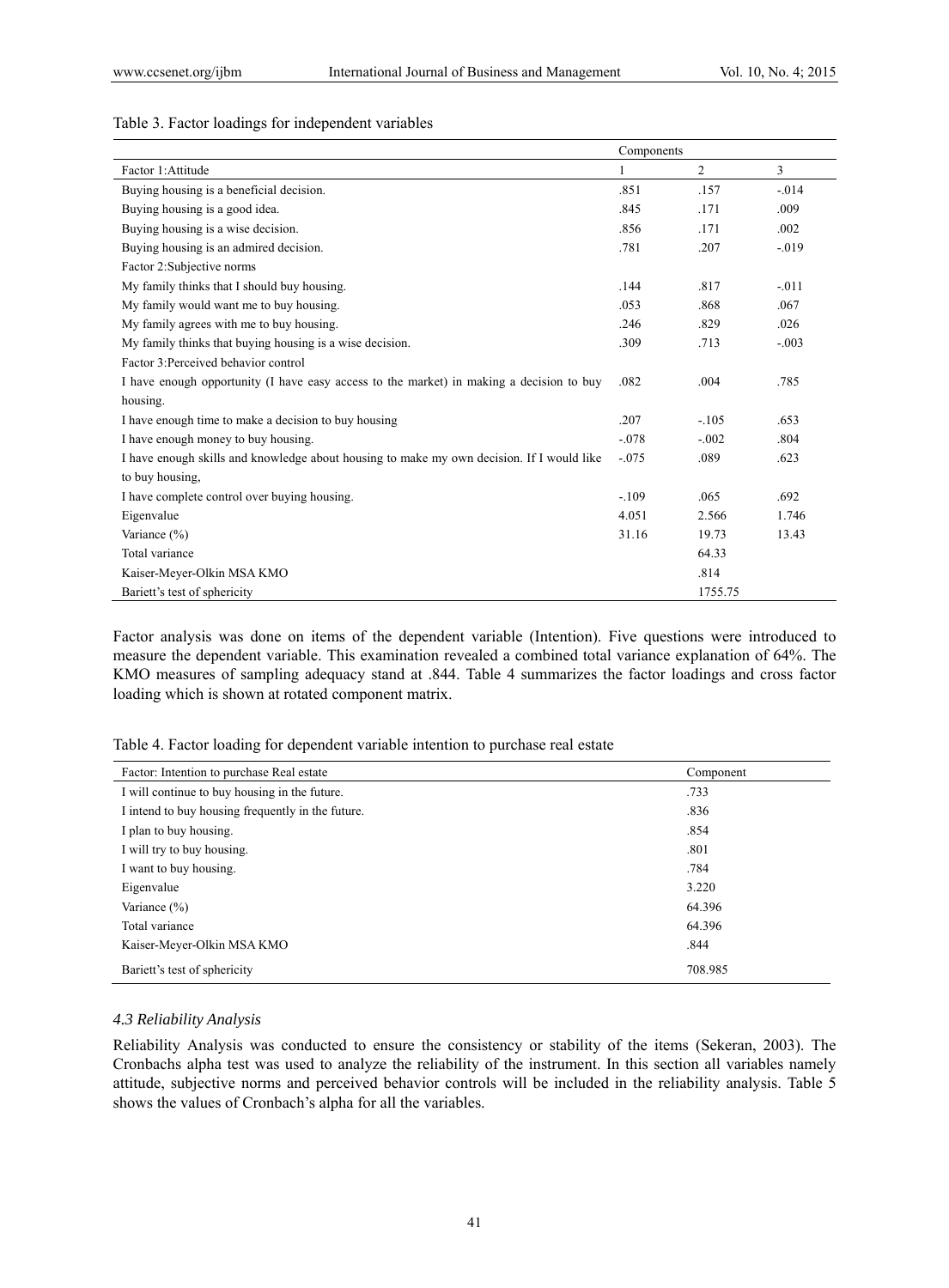| Variables                  | No. of items | No. of items retained | Cronbachs alpha |
|----------------------------|--------------|-----------------------|-----------------|
| Attitude                   |              |                       | .879            |
| Subjective norms           |              |                       | .849            |
| Perceived behavior control |              |                       | .756            |
| Intention                  |              |                       | .859            |

Table 5. Reliability for independent and dependent variables

### *4.4 Descriptive Analysis*

Descriptive analysis for independent variables (Attitude, Subjective Norms, Perceived Behavioral Control), and dependents (Intention) is presented in Table 6.

Table 6. Descriptive analysis

| Variable                   | Mean   | Std. Deviation |
|----------------------------|--------|----------------|
| Attitude                   | 4.1685 | .91060         |
| Subjective norms           | 3.8230 | 1.02020        |
| Perceived behavior control | 2.8267 | .86721         |
| Intention                  | 3.6770 | .98223         |

# *4.5 Test of Hypotheses*

Hypothesis 1, 2, 3, and 4 predicted that the independent variables which include attitude, subjective norm, and perceived behavioral control are positively related to the dependent variable which is intention. Citizenship moderates the relationship between independents toward dependents. The Multiple regression analysis technique was used to test this relationship in this model. Two regression analyses were performed to determine the relationship between the independent variables and dependent variable and the effect of the moderator. Testing the interaction can show the moderator effect (Cohen & Cohen, 1983). Moderation is like a variable that strengthens or weakens the relationship between the dependent and independent variables (Baron & Kenny, 1986). Statistically moderation is an interaction between the independent variable and moderator, on the relationship towards dependent variable (Lee et al., 2008).

Firstly, multiple regression was conducted. It showed the following results R square  $= 31.8\%$ , this means that about 31.8% of the variation in the dependent variable can be explained by the independent variables jointly. F value  $=49.37$ , and  $p = 000 \le 01$  which is very significant, implying the model is adequate. The Durbin-Watson Test  $D = 1.703$ . More details can be found in table 7.

| Table 7. Multiple regression results between independent variables attitude, subjective norm, and perceived |  |  |  |  |  |
|-------------------------------------------------------------------------------------------------------------|--|--|--|--|--|
| behavioral control with dependent variable intention dependent variable                                     |  |  |  |  |  |

| Variable                     | Standardized Coefficients Beta |
|------------------------------|--------------------------------|
| Attitude                     | $0.278***$                     |
| Subjective norm              | $0.388***$                     |
| Perceived behavioral control | 0.019                          |
| $R^2$                        | 0.318                          |
| Adjusted $R^2$               | 0.311                          |
| F                            | 49.37                          |
| Significant                  | 0.000                          |
| Durbin-Watson Test           | 1.703                          |

*Note.* \* $p \le 0.05$  \*\* $p \le 0.01$  \*\*\* $p \le 0.001$ .

Secondly, Hierarchal regression was conducted. It shows the following results R square = 32.2% this means that about 32.2% of the variation and.  $F = 000 \le 01$  which is very significant, implying the model is adequate. More details can be found in table 8.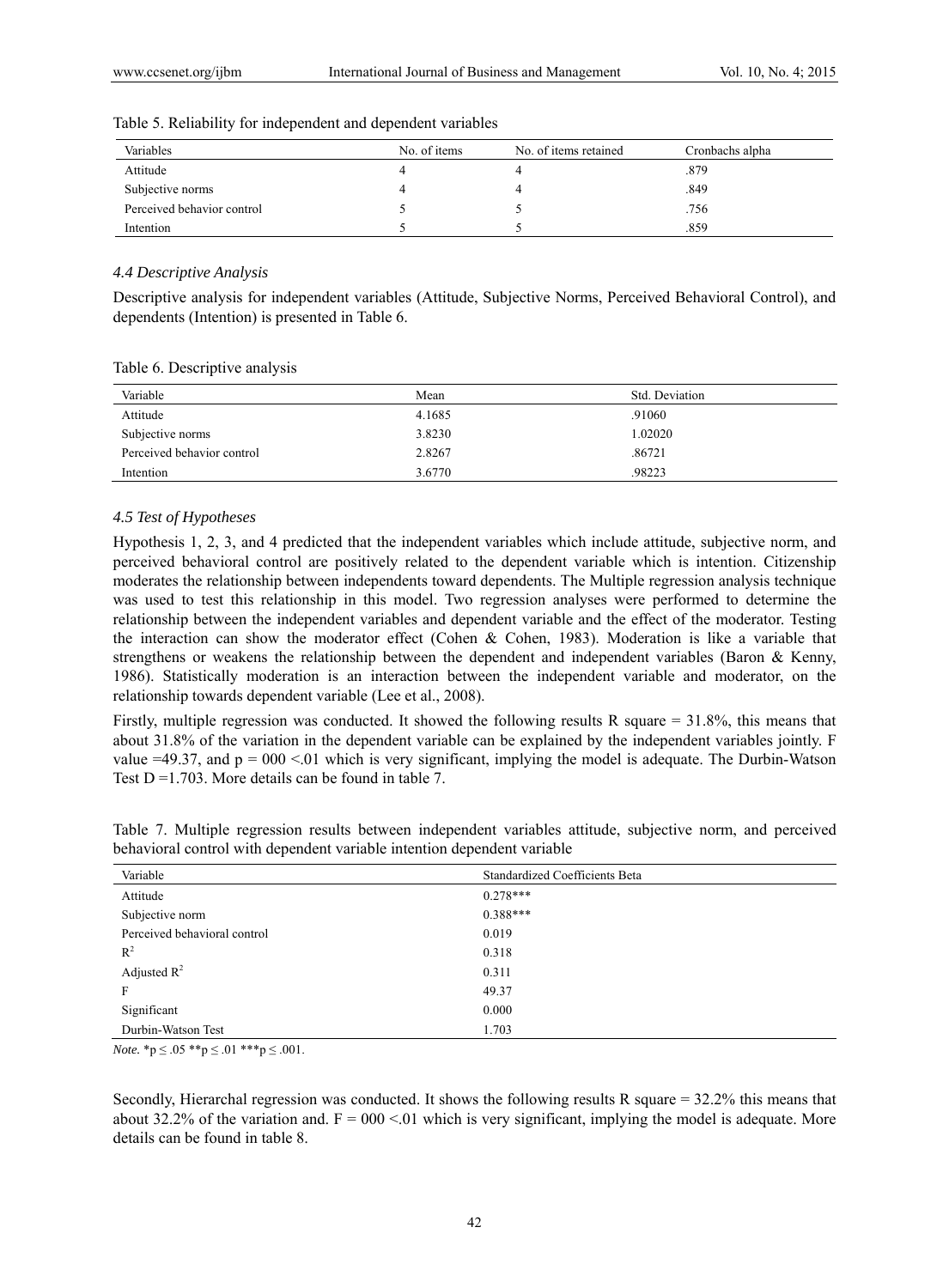| Selected variable                             | Model 1 (beta)           | Model 2 (beta) | Model3 (beta) |
|-----------------------------------------------|--------------------------|----------------|---------------|
| Attitude                                      | $0.278***$               | $0.278***$     | $.280***$     |
| Subjective norm                               | $0.388***$               | $0.388***$     | $.427***$     |
| Perceived behavioral control                  | 0.019                    | 0.020          | .006          |
| Citizenship                                   | ۰                        | 0.006          | .102          |
| Citizenship with Attitude                     | ۰                        | $\blacksquare$ | .055          |
| Citizenship with subjective norm              |                          | ۰              | $-.269$       |
| Citizenship with perceived behavioral control | $\overline{\phantom{a}}$ | ۰              | .110          |
| R Square                                      | 0.318                    | 0.318          | 0.322         |
| Adjusted R Square                             | 0.311                    | 0.309          | 0.307         |
| Sig. F                                        | 000                      | 000            | 000           |
| DurbinWatson index                            | 1.681                    |                |               |

### Table 8. The effect of citizenship as a moderator

*Note.* \*p  $\leq .05$  \*\*p  $\leq .01$  \*\*\*p  $\leq .001$ .

H1 the more positive is attitude the greater is the consumer intention to purchase real estate.

Table 7 shows the results between attitude and intention to purchase real estate. Based on the results, attitude was significant \*\*\*p<.00 with Standardized Coefficients Beta =0.278 and have positive effect on Intention. Thus, H1 supported.

H2 the more positive is subjective norm the greater is the consumer intention to purchase real estate.

Table 7 shows the results of the degree of the effect of subjective norm toward intention to purchase real estate. Based on the results, subjective norm was significant  $p<0$  with Standardized Coefficients Beta = 0.388 and have positive effect on intention to purchase real estate. Thus, H2 supported.

H3 the more positive is perceived behavioral control the greater is the consumer intention to purchase real estate.

Table 7 shows the results between perceived behavioral control and intention to purchase real estate. Based on the results, perceived behavioral control was not significant  $p$ >.05 with Standardized Coefficients Beta = 0.019 and have no effect on Intention to purchase real estate. Thus, H3 not supported.

H4 Citizenship moderates independent variables (attitude, subjective norm, and perceived behavioral control) towards intention to purchase real estate.

Table 8 shows the results show the effect of Citizenship towards intention to purchase real estate. Based on the results, Citizenship was not significant p>.05 and have no effect on Intention to purchase real estate. Thus, H4 not supported.

### **5. Conclusion and Limitation**

# *5.1 Conclusion*

The study has illustrated the ability of the TPB to explain the intention to purchase real estate, and whether Demographics namely Citizenship could also, moderate the relationship to purchase real estate. It was shown that the intention to purchase real estate was influenced by attitude and subjective norm while perceived behavioral control was not, with the subjective norm component being more influential. Citizenship was not a moderator on the relationship between independent and dependents.

This study provided what influence the behavior. The study has shown that attitude subjective norm are accepted for explaining behavior purchase of real estate in Saudi Arabia. In conclusion, it is assumed that the outcomes of this study have contributed some valuable information for researchers, customers, marketers and real estate owners. It is expected that the result of the survey will provide information on the intention to purchase real estate and which variables affect this intention. Therefore, as a result, this study can serve as a future reference on the study of real estate. Which will help consumer to know what influence them to make this behavior. Also, will help governments to set procedures and regulations for current and future plans.in addition this study will help real estate instructors to understand what influence consumers toward real estate and consider it at their marketing planning. Admittedly, there are some limitations which must be given due attention.

# *5.2 Limitations*

Several limitations have been identified in this study. The results of this study couldn't provide a general picture of all customers in Saudi Arabia. Because this research was only conducted in Jeddah. Thus, the result obtained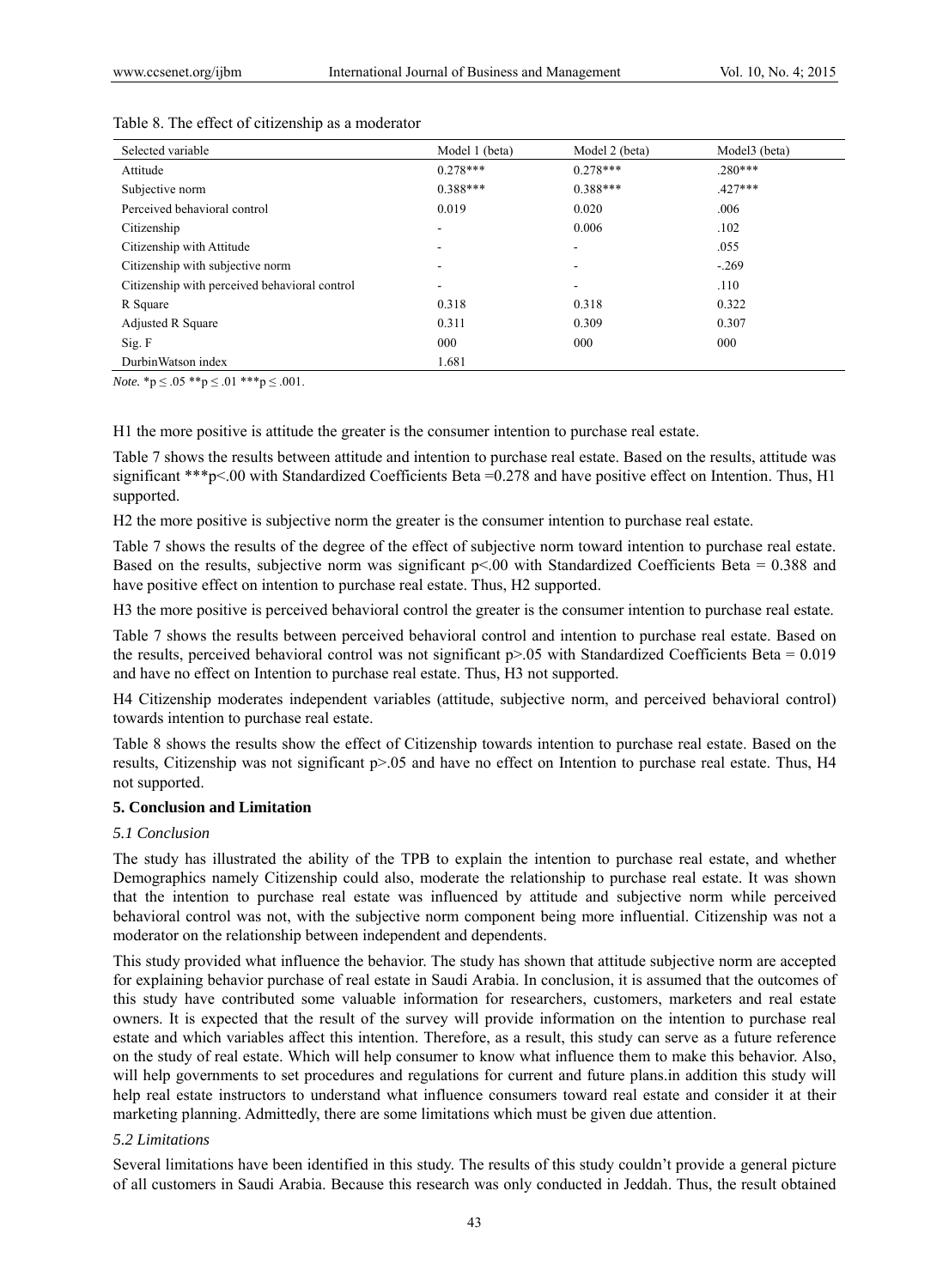cannot accurately reflect the actual customers' intention to purchase real estate all over Saudi Arabia.

### **6. Future Research**

Including different variable may explain more behavioral intention as Ajzen suggested (1991). Effect of income and in which point consumer decide and actually purchase housing. More research in many different states can be conduct to generalize the findings. In addition, if more characteristics of respondents' included in future research it may declare view to some motivators of purchasers.

### **References**

- Ajzen, I. (1991). The theory of planned behavior. *Organizational Behavior and Human Decision Processes*, *50*, 179-211. http://dx.doi.org/10.1016/0749-5978(91)90020-T
- Ajzen, I., & Fishbein, M. (1980). *Understanding attitudes and predicting social behavior*. Englewood Cliffs, NJ: Prentice-Hall.
- Alam, S. S., & Sayuti, N. M. (2011). Applying the Theory of Planned Behavior (TPB) in halal food purchasing. *International Journal of Commerce and Management*, *21*(1), 8-20. http://dx.doi.org/10.1108/10569211111111676
- Al-Hathloul, S. A., & Edadan, N. (1995). *Urban development in Saudi Arabia: Challenges and opportunities*. Riyadh, Saudi Arabia: Dar Al Sahan.
- Al-Jeraisy, K. I. (2005). *Consumer behavior: An analytical study of the Saudi family's purchase decisions*. Riyadh: distributed by Al-Jeraisy Establishment.
- Allen, J. D., Sorensen, G., Stoddard, A. M., Colditz, G., & Peterson, K. (1998). Intention to Have a Mammogram in the Future Among Women Who Have Underused Mammography in the Past. *Health Education & Behavior*, *25*, 474-488. http://dx.doi.org/10.1177/109019819802500406
- Al-Momani, A. H. (2000). Structuring information on residential building: a model of preference. *Engineering, Construction and Architectural Management*, *7*(2), 179-190. http://dx.doi.org/10.1108/eb021143
- Al-Nahdi, T. S. (2008). Factors influencing Malaysian Muslim to patronage halal restaurants-ambiance as a mediator. *Business Review*, *6*(2), 121-133.
- Al-Nahdi, T. S., Ismail, I., Haron, H., & Islam, M. A. (2008). Intention to patronage halal restaurants among Malaysian Muslims? An issue of halal perception. *Paper presented at the GSMI (First) Global Business Summit Conference, Kelantan, Malaysia*.
- Baker, E. W., Al-gahtani, S. S., & Hubona, G. S. (2007). The effects of gender and age on new technology implementation in a developing country: Testing the theory of planned behavior (TPB). *It & People*, *20*(4), 352-375. http://dx.doi.org/10.1108/09593840710839798
- Baron, R. M., & Kenny, D. A. (1986). The Moderator-Mediator Variable Distinction in Social Psychological Research: Conceptual, Strategic, and Statistical Considerations. *Journal of Personality and Social Psychology*, *51*(6), 1173-1182. http://dx.doi.org/10.1037/0022-3514.51.6.1173
- Blackwell, R. D., Miniard, P. W., & Engel, J. F. (2001). *Consumer Behavior*. Orlando, FL: Harcourt Inc.
- Blanchard, C., Fisher, J., Sparling, P., Nehl, E., Rhodes, R., Courneya, K., & Baker, F. (2008). Understanding Physical Activity Behavior in African American and Caucasian College Students: An Application of the Theory of Planned Behavior. *Journal of American College Health*, *56*(4), 341-347.
- Central Department of Statistics and Information. (2008). *Central department of statistics and information, Saudi Arabia*.
- Chan, S., & Lu, M. (2004). Understanding Internet Banking Adoption and Use Behavior: A Hong Kong Perspective. *Journal of Global Information Management*, *12*(3), 21-43.
- Cohen, J., & Cohen, P. (1983). *Applied Multiple Regression/Correlation Analysis for the Behavioral Science* (2nd ed.). Hillsdale, NJ: Lawrence Erlbaum Associates.
- Cronin, J. J., & Taylor, S. A. (1992). Measuring Service Quality: A Re-Examination and Extension. *Journal of Marketing*, *56*, 55-68.
- Davis, F. D., Bagozzi, R. P., & Warshaw, P. R. (1989). User Acceptance of Computer Technology: A Comparison of Two Theoretical Models. *Management Science*, *35*, 982-1003. http://dx.doi.org/10.1287/mnsc.35.8.982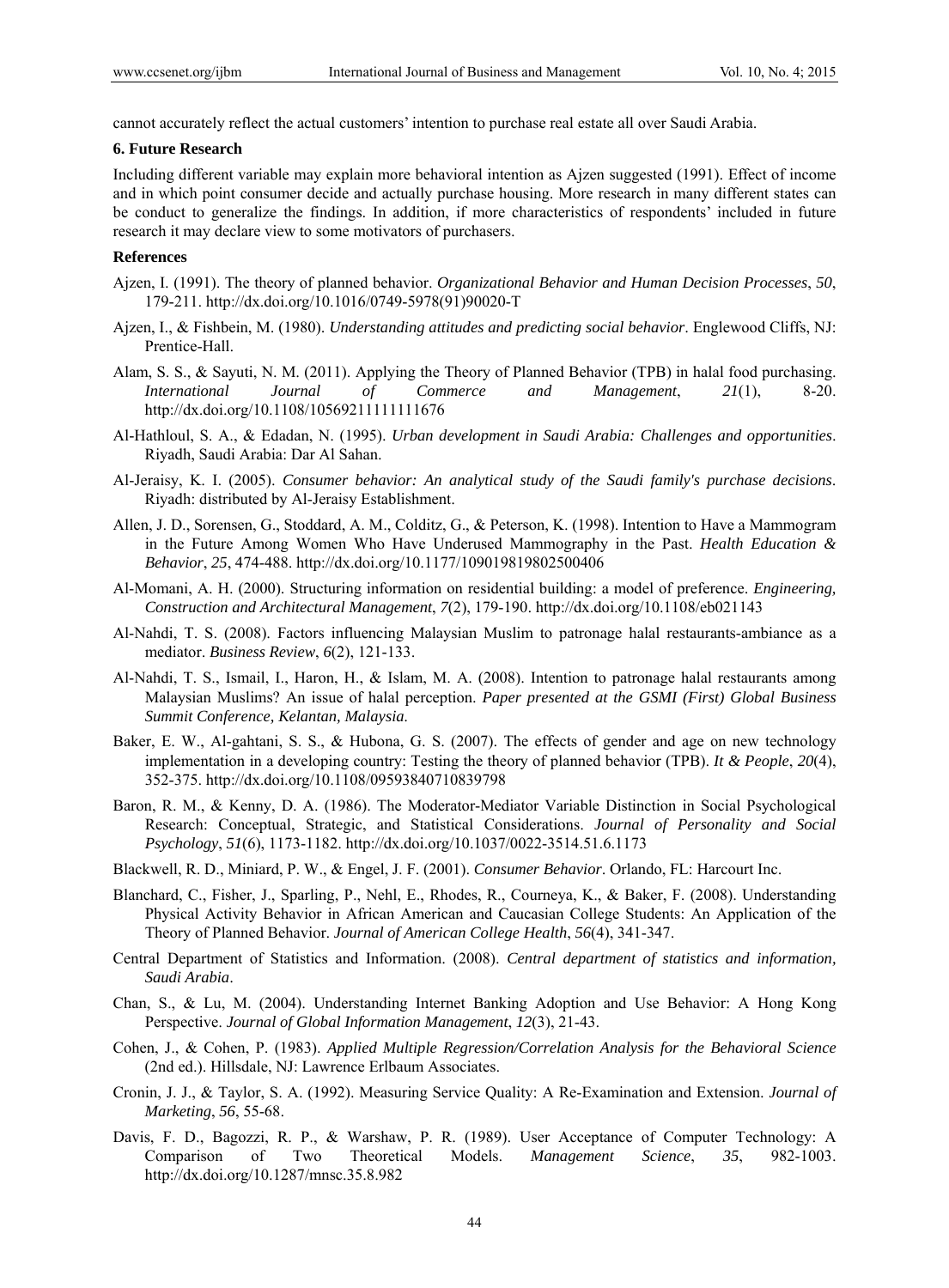- Dawson, S., Bloch, P., & Ridgway, N. (1990). Shopping motives, emotional states and retail outcomes. *Journal of Retailing*, *66*, 408-427
- Fang, M. I. (2006). Examining ethical intentions of individual employees of Taiwan from Theory of Planned Behavio. *The Business Review, Cambridge*, *6*(1), 257-264.
- French, D. P., Sutton, S., Hennings, S. J., Mitchell, J., Wareham, N. J., Griffin, S., . . . Kinmonth, A. L. (2005). The Importance of Affective Beliefs and Attitudes in the Theory of Planned Behavior: Predicting Intention to Increase Physical Activity1. *Journal of Applied Social Psychology*, *35*(9), 1824-1848. http://dx.doi.org/10.1111/j.1559-1816.2005.tb02197.x
- Fu, J., Farn, C., & Chao, W. (2006). Acceptance of electronic tax filing: A study of taxpayer intentions. *Information & Management*, *43*, 109-126. http://dx.doi.org/10.1016/j.im.2005.04.001
- Gattiker, U. E., Perlusz, S., & Bohmann, K. (2000). Using the Internet for B2B activities: A review and future directions for research. *Internet Research*, *10*, 126-140. http://dx.doi.org/10.1108/10662240010322911
- Gibler, K. M., & Nelson, S. L. (2003). Consumer Behavior Applications to Real Estate Education. *Journal of Real Estate Practice and Education*, *6*(1), 63-89.
- Godin, G., Gagné, C., Maziade, J., Moreault, L., Beaulieu, D., & Morel, S. (2001). Breast cancer: The intention to have a mammography and a clinical breast examination-application of the theory of planned behavior. *Psychology & Health*, *16*, 423-441. http://dx.doi.org/10.1080/08870440108405517
- Gopi, M., & Ramayah, T. (2007). Applicability of theory of planned behavior in predicting intention to trade online: Some evidence from a developing country. *International Journal of Emerging Markets*, *2*(4), 348-360. http://dx.doi.org/10.1108/17468800710824509
- Gupta, S., & Ogden, D. T. (2009). To buy or not to buy? A social dilemma perspective on green buying. *Journal of Consumer Marketing*, *26*(6), 376-391. http://dx.doi.org/10.1108/07363760910988201
- Haddad, M., Judeh, M., & Haddad, S. (2011). Factors Affecting Buying Behavior of an Apartment an Empirical Investigation in Amman, Jordan. *Journal of Applied Sciences, Engineering and Technology*, *3*(3), 234-239.
- Hair, J. F., Anderson, R. E., Tatham, R. L., & Black, W. C. (1998). *Multvariate data analysis* (5th ed.). New Jersey: New Jersey.
- Han, H., & Kim, Y. (2010). An investigation of green hotel customers? decision formation: Developing an extended model of the theory of planned behavior. *International Journal of Hospitality Management*, *29*(4), 659-668. http://dx.doi.org/10.1016/j.ijhm.2010.01.001
- Han, H., & Sheu, C. (2010). Application of the Theory of Planned Behavior to green hotel choice: Testing the effect of environmental friendly activities. *Tourism Management*, *31*(1), 325-334. http://dx.doi.org/10.1016/j.tourman.2009.03.013
- Iakovleva, T., Kolvereid, L., & Stephan, U. (2011). Entrepreneurial intentions in developing and developed countries. *Education + Training*, *53*(5), 353-370. http://dx.doi.org/10.1108/00400911111147686
- Jabareen, Y. (2005). Culture and Housing Preferences in a Developing City. *Environment and Behavior*, *37*(1), 134-146. http://dx.doi.org/10.1177/0013916504267640
- Jahya, N. B. (2004). *Factors That Influence Muslim Consumers Preference Towards Islamic Banking Products or Facilities: Theory of Reasoned Action* (Unpublished master's thesis). universiti sains malaysia, Pinang, Malaysia.
- Jaradat, M. R., & Rababaa, M. S. (2013). Assessing Key Factor that Influence on the Acceptance of Mobile Commerce Based on Modified UTAUT. *International Journal of Business and Management*, *8*(23), 102-112. http://dx.doi.org/10.5539/ijbm.v8n23p102
- Jr., W. L., Agarwal, R., & Sambamurthy, V. (2003). Sources of Influence on Beliefs about Information Technolgoy Use: An Empirical Study of Knowledge Workers. *Management Information Systems Quarterly*, *27*(4), 657-678.
- Kalafatis, S. P., Tsogas, M. H., & Blankson, C. (2000). Positioning strategies in business markets. *Journal of Business & Industrial Marketing*, *15*(6), 416-37. http://dx.doi.org/10.1108/08858620010349501
- Kichen, J. M., & Roche, J. L. (1990). *Life-care resident preferences.* In R. D. Chellis & P. J. Grayson (Eds.), *Life care: A long-term solution?* (pp. 49-60). Lexington: MA Lexington.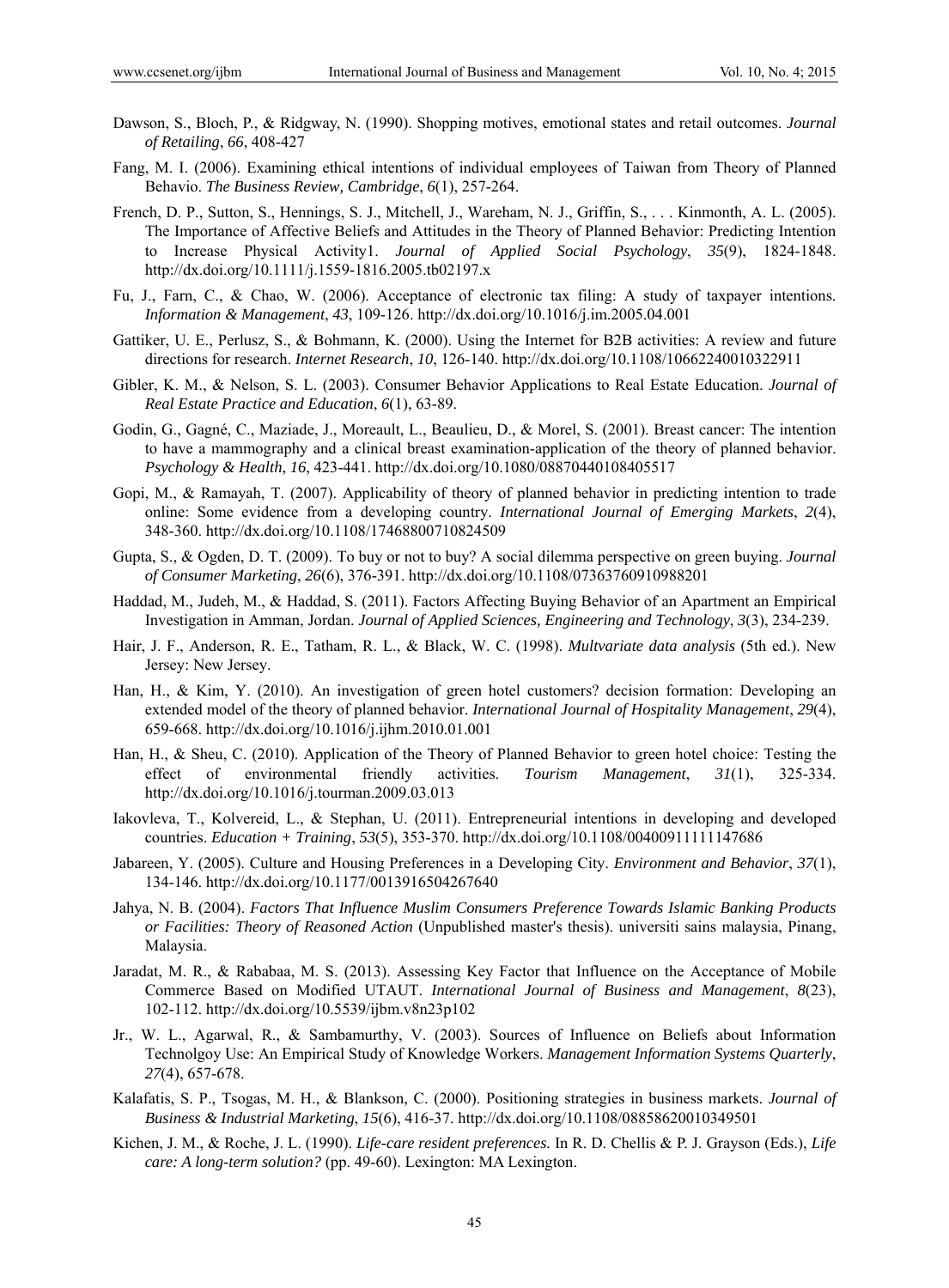- Kim, Y., & Han, H. (2010). Intention to pay conventional-hotel prices at a green hotel? A modification of the theory of planned behavior. *Journal of Sustainable Tourism*, *18*(8), 997-1014. http://dx.doi.org/10.1080/09669582.2010.490300
- Knabe, A. (2012). *Applying Ajzen's theory of planned behavior to a study of online course adoption in public relations education*. Milwaukee.
- Kokliÿc, M. K., & Vida, I. (2009). A Strategic Household Purchase: Consumer House Buying Behavior. *Managing Global Transitions*, *7*(1), 75-96.
- Kotrlik, J. W., Redmann, D. H., Harrison, B. C., & Handley, C. S. (2000). Information Technology Related Professional Development Needs Of Louisiana Agriscience Teachers.
- Lechner, L., Vries, H. D., & Offermans, N. (1997). Participation in a Breast Cancer Screening Program: Influence of Past Behavior and Determinants on Future Screening Participation. *Preventive Medicine*, *26*, 473-482. http://dx.doi.org/10.1006/pmed.1997.0161
- Lee, S., Taylor, P. D., & Hong, S. (2008). Moderating effect of forest cover on the effect of proximity to chemical facilities on property values. *Landscape and Urban Planning*, *82*(2), 171-176. http://dx.doi.org/10.1016/j.landurbplan.2008.02.002
- Lonappan, J. (2013). An Evaluation of factors influencing customer? home buying decision. *Indian Journal of Research*, *2*(11).
- Lutfi. (2010). Relationship between demographic factors and Investment Decision in Surabaya. *Journal of Economics, Business and Accountancy Ventura*, *13*(3), 213-224. Retrieved from Accreditation No. 110/DIKTI/Kep/2009.
- Malhotra, Y., & Galletta, D. F. (1999). Extending the Technology Acceptance Model to Account for Social Influence: Theoretical Bases and Empirical Validation. *Theoretical Bases and Empirical Validation. Proceedings of the 32nd Hawaii International Conference on System Sciences*. http://dx.doi.org/10.1109/HICSS.1999.772658
- Mathieson, K. (1991). Predicting User Intentions: Comparing the Technology Acceptance Model with the Theory of Planned Behavior. *Information Systems Research*, *2*(3), 173-191. http://dx.doi.org/10.1287/isre.2.3.173
- Mubarak, F. A. (1999). Cultural Adaptation to Housing Needs: A Case Study, Riyadh, Saudi Arabia. *IAHS Conference Proceedings.* San Francisco*.*
- Nelson, T., & Rabianski, J. (1988). Consumer Preferences in Housing Market Analysis: An Application of Multidimensional Scaling Techniques. *Real Estate Economics*, *16*(2), 138-159. http://dx.doi.org/10.1111/1540-6229.00451.
- Ng, B., & Rahim, M. (2005). A socio-behavioral study of home computer users' intention to practice security. *PACIS 2005 Proceedings.*
- Norzalila, B. J. (2004). *A study of Consumer Intention to Purchase Halal Food Products* (Doctoral dissertation). Universiti Sains Malaysia, Pinang, Malaysia.
- Numraktrakul, P., Ngarmyarn, A., & Panichpathom, S. (2012). Factors Affecting Green Housing Purchase. In *17th International Business Research Conference*. Toronto, Canada.
- Nysveen, H., Pedersen, H., Thorbjornsen, H., & Berthon, P. (2005). Mobilizing the Brand: The Effects of Mobile Services on Brand Relationships and Main Channel Use. *Journal of Service Research*, *7*(3), 257-276. http://dx.doi.org/10.1177/1094670504271151
- Opoku, R. A., & Abdul-Muhmin, A. G. (2010). Housing preferences and attribute importance among low-income consumers in Saudi Arabia. *Habitat International*, *34*, 219-227. http://dx.doi.org/10.1016/j.habitatint.2009.09.006
- ORJI, R. (2010). Impact of Gender and Nationality on Acceptance of a Digital Library: An Empirical Validation of Nationality Based UTAUT Using SEM. *Journal of Emerging Trends in Computing and Information Sciences*, *1*(2), 68-79.
- Otaibi, A. (2006). The Aspiration for Housing in Jeddah-Saudi Arabia. *Forum*, *6*(1).
- Pavlou, P. A., & Chai, L. (2002). What Drives Electronic Commerce across Cultures? Across-Cultural Empirical Investigation of the Theory of Planned Behavior. *Journal of Electronic Commerce Research*, *3*(4), 240-253.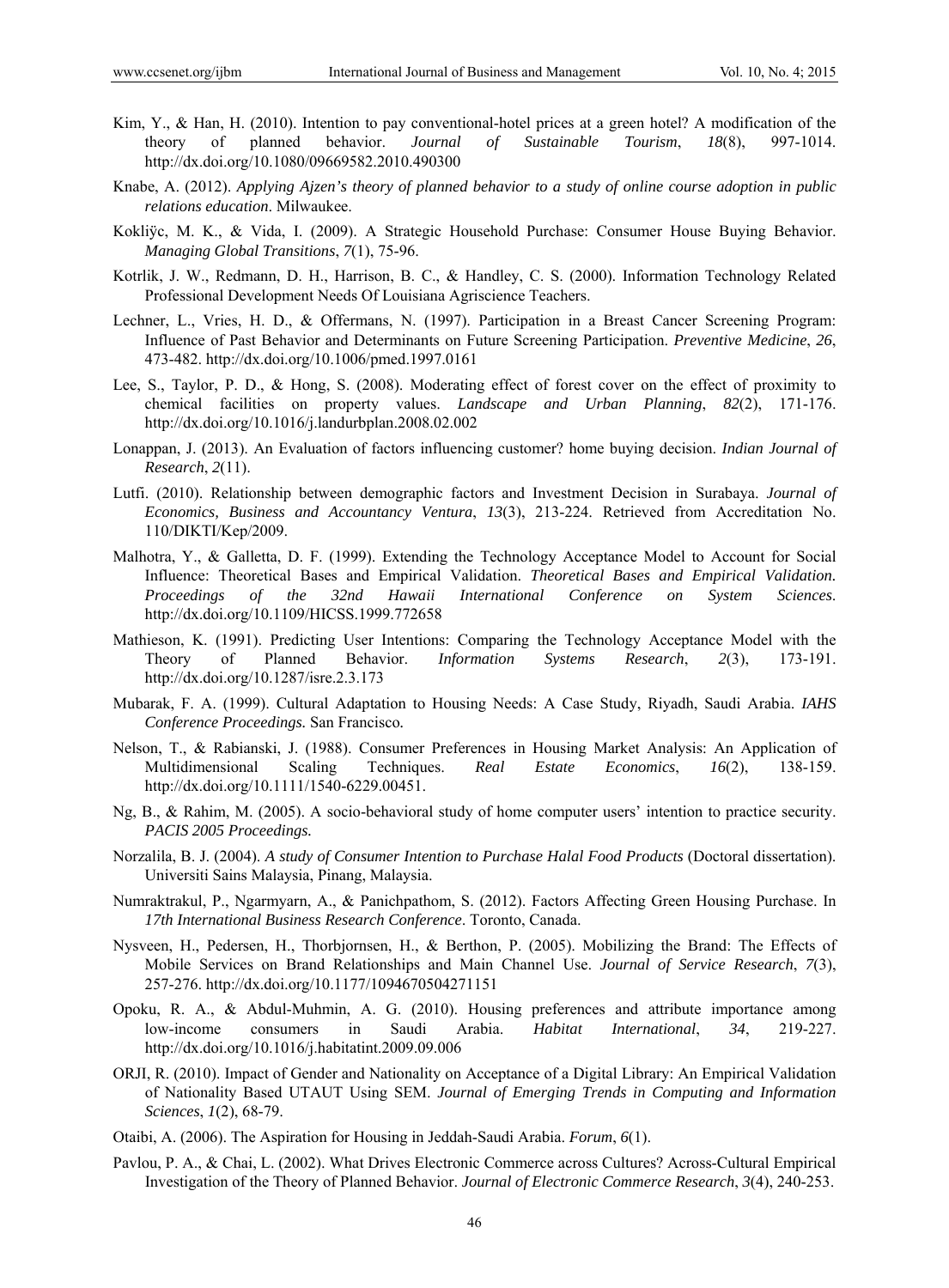- Phungwong, O. (2010). *Factors influencing home purchase intention of Thai single people* (Doctoral dissertation, International graduate school of business, University of South Australia, Adelaide, Australia).
- Priyambodo, L., Tjiptono, F., & Suyoto. (2012). M-Commerce in Indonesia: Problems and Prospects. *International Journal of Computer Applications & Information Technology*, *1*(2), 71-76.
- Ramayah, T., & Suki, N. M. (2006). Intention to use mobile PC among MBA students: Implications for technology integration in the learning curriculum. *UNITAR E-Journal*, *1*(2), 1-10.
- Ramayah, T., Jantan, M., & Aafaqi, B. (2003). Internet usage among students of Institutions of higher learning: The role of motivational variables. *The Proceedings of the 1st International Conference on Asian Academy of Applied Business Conference, Sabah, Malaysia, 10-12th July, 2003*.
- Ramayah, T., May, O. S., & Omar, A. (2008). Behavioral determinants of online banking adoption: Some evidence from a multicultural society? *Journal of Management*, *2*(3), 29-37.
- Rinner, C., & Heppleston, H. (2006). The spatial dimensions of multi criteria evaluation case study of a home buyer?s spatial decision support system. In *Geographic Information Science* (pp. 338-352). *Springer Berlin Heidelberg*.
- Rivis, A., & Sheeran, P. (2003). Descriptive norms as an additional predictor in the theory of planned behaviour: A meta-analysis: Developmental, Learning, Personality, Social. *Current Psychology*, *22*, 218-233. http://dx.doi.org/10.1007/s12144-003-1018-2
- Rossini, P. (1998). *Assessing Buyer Search Behaviour for Residential House Purchasers in Adelaide.* School of International Business, University of South Australia*.*
- Rutter, D. R. (2000). Attendance and re-attendance for breast cancer screening: A prospective 3-year test of the Theory of Planned Behavior. *British Journal of Health Psychology*, *5*, 1-13. http://dx.doi.org/10.1348/135910700168720
- Sekaran, U. (2003). *Research methods for business: A skill-building approach* (4th ed.). New York: John Wiley & Sons, Inc
- Sekaran, U., & Bougie, R. (2010). *Research methods for business: A skill-building approach*. London: Wiley.
- Shih, Y., & Fang, K. (2004). The use of a decomposed theory of planned behavior to study Internet banking in Taiwan. *Internet Research*, *14*(3), 213-223. http://dx.doi.org/10.1108/10662240410542643
- Speare, A., Goldstein, S., & Frey, W. H. (1975). *Residential mobility, migration, and metropolitan change*. Cambridge, MA: Ballinger Pub. Co.
- Summers, T. A., Belleau, B. D., & Xu, Y. (2006). Predicting purchase intention of a controversial luxury apparel product. *Journal of Fashion Marketing and Management*, *10*(4), 405-419. http://dx.doi.org/10.1108/13612020610701947
- Susilawati, C., & Anunu, F. B. (2001). Motivation and Perception Factors Influence Buying Home Behavior in Dilly, East Timor. *Proceedings of the 7th Pacific Rim Real Estate Society Annual Conference*, 1-77.
- Taylor, S., & Todd, P. A. (1995). Understanding Information Technology Usage: A Test of Competing Models. *Information Systems Research*, *6*(2), 144-176. http://dx.doi.org/10.1287/isre.6.2.144
- Tella, A. (2011). Predicting Users? Acceptance of E-Library from the Perspective of Technology Acceptance Model. *International Journal of Digital Library Systems*, *2*(4), 34-44.
- Teo, T. S., & Pok, S. H. (2003). Adoption of WAP-enabled mobile phones among Internet users. *Omega-International Journal of Management Science*, *31*, 483-498. http://dx.doi.org/10.1016/j.omega.2003.08.005
- Teo, T., & Lee, C. B. (2010). Explaining the intention to use technology among student teachers: An application of the Theory of Planned Behavior (TPB). *Campus-wide Information Systems*, *27*(2), 60-67. http://dx.doi.org/10.1108/10650741011033035
- Thakur, R., & Srivastava, M. (n.d.). Customer usage intention of mobile commerce in India: an empirical stud. *Journal of Indian Business Research*, *5*(1), 52-72.
- Tonglet, M., Phillips, P. S., & Read, A. D. (2004). Using the Theory of Planned Behavior to investigate the determinants of recycling behavior: A case study from Brixworth, UK. *Resources Conservation and Recycling*, *41*(3), 191-214. http://dx.doi.org/10.1016/j.resconrec.2003.11.001